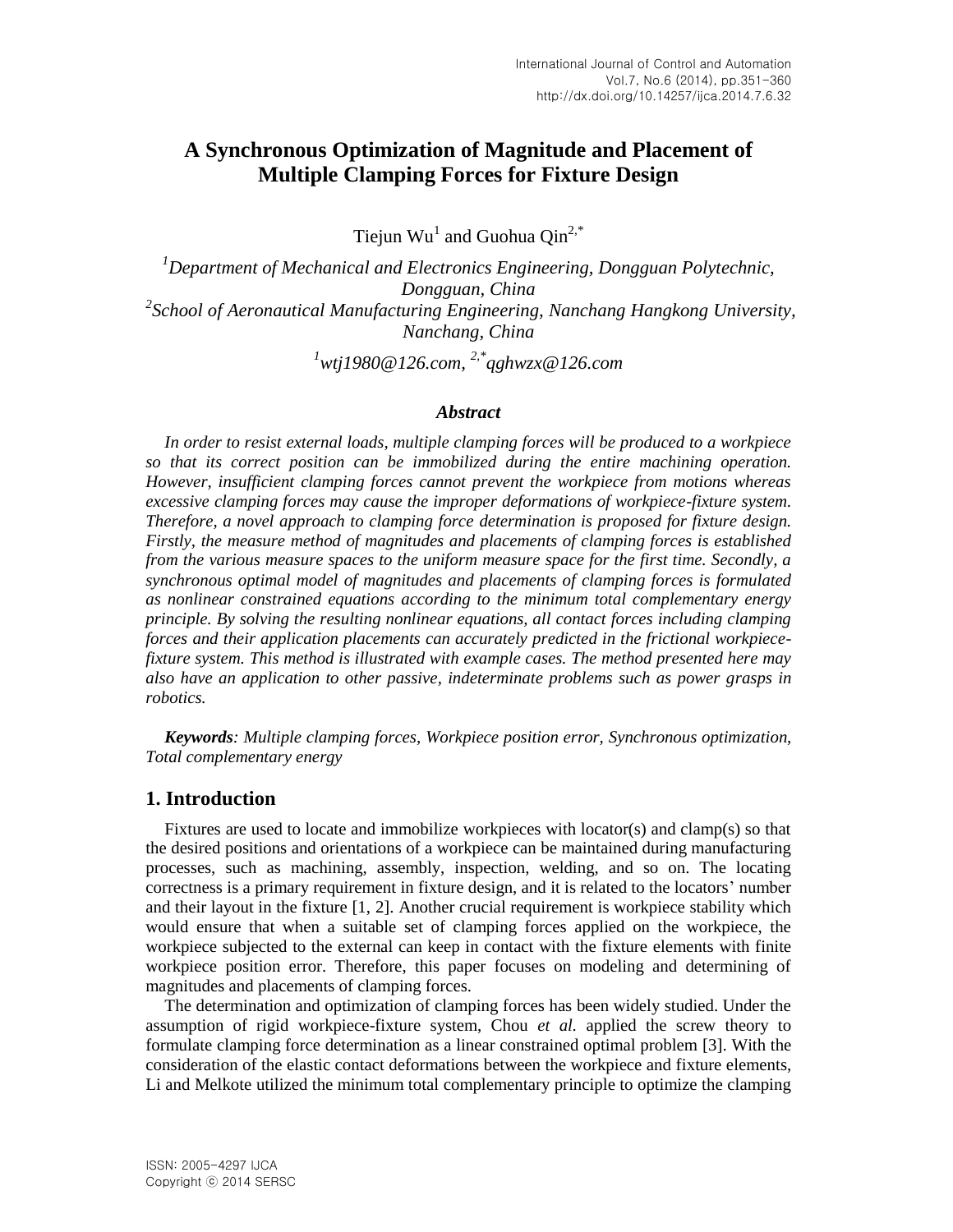forces where as Gui *et al.* evaluated the clamping forces by minimizing the overall contact deflections [4, 5]. Marin and Ferreira presented an algebraic method based on screw theory and the solution of systems of linear inequalities to compute the dependent application regions of clamping forces on a workpiece with a predefined 3-2-1 locator scheme [6]. Xiong et al. used a nonlinear programming method to derive the minimum number of frictionless contact points needed and the way to arrange them to achieve form-closure [7]. However, these researches separate the magnitudes and placements of clamping forces into two independent design problems.

Assumed design variations to be independent with each other, Chen et al. employed the finite element method to determine magnitudes and placements of clamping forces as a constrained optimization model and simultaneously developed a genetic algorithm to solve the optimization model [8]. The stable region of fixturing position, however, must be known in advance. Moreover, a common limitation of this approach is the large model size and computation cost.

An efficient method is devised for synchronous determination of magnitudes and placements of the clamping forces. A unit force method is firstly proposed to determine the fixel stiffness. And then, a kinematic model is used to determine a set of contact forces including clamping forces based on the uniform measure criterion of magnitudes and placements of clamping forces. The method seeks to minimize the effect of workpiece motion due to clamping and machining loads on the workpiece position error by optimizing the clamping forces and displacements.

# **2. Fixel Stiffness**

As shown in Figure 1,  $n_i=[n_{ix}, n_{iy}, n_{iz}]^T$ ,  $t_i=[t_{ix}, t_{iy}, t_{iz}]^T$  and  $\tau_i=[\tau_{ix}, \tau_{iy}, \tau_{iz}]^T$  are the unit inner normal vector and two orthogonal unit tangential vectors of the workpiece at contact point  $r_i = [x_i, y_i, z_i]^T$  of the *i*th fixel, respectively. Contacts between the workpiece and fixels are considered as frictional contacts. For the *i*th fixel,  $F_i = F_{in} + F_{it} + F_{it}$  is the *i*th resultant contact force with  $F_{in}$ ,  $F_{it}$  and  $F_{it}$  being the three components of  $F_i$  along  $n_i$ ,  $t_i$  and  $\tau_i$ , respectively. Hence,

$$
\boldsymbol{F}_{in} = f_{in} \boldsymbol{n}_i, \boldsymbol{F}_{it} = f_{it} \boldsymbol{t}_i, \boldsymbol{F}_{it} = f_{it} \boldsymbol{\tau}_i \tag{1}
$$



**Figure 1. The Forced Status of a Fixel**

Denote  $k_{in}$ ,  $k_{it}$  and  $k_{it}$  three components of fixel stiffness at the  $n_i$ ,  $t_i$  and  $\tau_i$  directions. Assumed that the fixel is subject to the unit force  $\mathbf{F}_i^*=[F_{ix}^*, F_{iy}^*, F_{iz}^*]^T$  with  $F_{ix}^*=1, F_{iy}^*=1$ and  $F_{iz}^*$  =1 in the X, Y and Z directions. Thus, the unit deformation  $U_i^*$  and the unit stiffness  $K_i^*$  of the *i*th fixel in  $\{X-Y-Z\}$  can be easily computed by finite element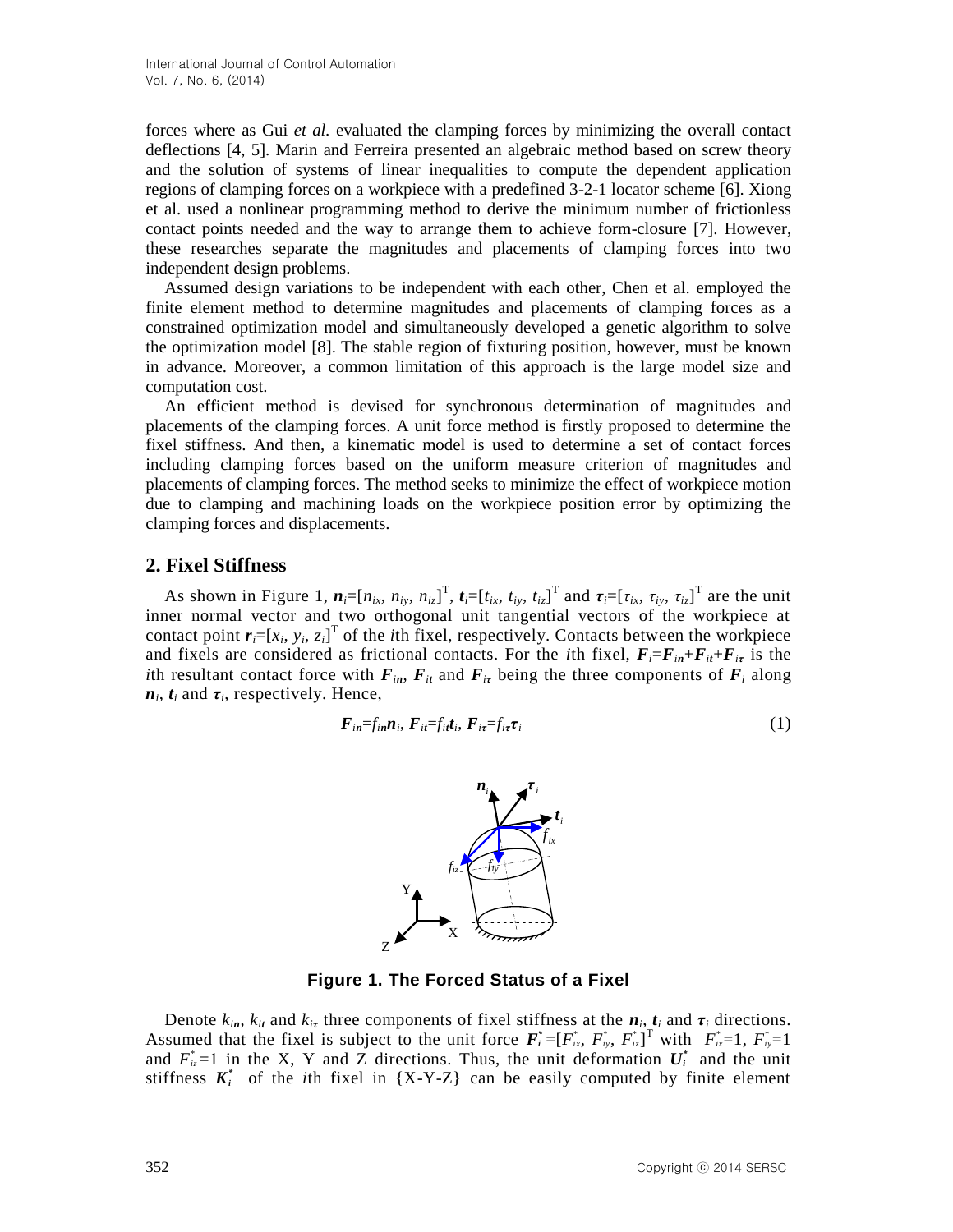method. Therefore, the fixel deformation can be mapped from  $\{X-Y-Z\}$  to  $\{n_i-t_i-\tau_i\}$ following

$$
\boldsymbol{u}_i^* = \boldsymbol{T}(\boldsymbol{\Theta}_i)^{\mathrm{T}} \boldsymbol{U}_i^* \tag{2}
$$

where  $T(\mathcal{O}_i) = [n_i, t_i, \tau_i]$  is the transform matrix of *i*th contact point.

Likewise, the unit force can be transformed from  $\{X-Y-Z\}$  to  $\{n_i-t_i-\tau_i\}$  as

$$
\boldsymbol{f}_i^* = \boldsymbol{T}(\boldsymbol{\Theta}_i)^{\mathrm{T}} \boldsymbol{F}_i^* \tag{3}
$$

with  $f_i^* = [f_{in}^*, f_i^*, f_{it}^*]^T$  being described in  $\{n_i \cdot t_i - \tau_i\}$ .

Therefore, the relationship between the force  $f_i^*$  and the deformation  $u_i$  can be obtained as

$$
f_i^* = k_i^* \boldsymbol{u}_i^* \tag{4}
$$

where  $k_i$ =diag( $k_{in}$ ,  $k_{it}$ ,  $k_{it}$ ) is the fixel stiffness matrix.

By substituting Eqs. (2,3) into Eq. (4), the fixel stiffness can be achieved as

$$
\boldsymbol{k}_{i}^{*} = \boldsymbol{T}(\boldsymbol{\Theta}_{i})^{\mathrm{T}} \boldsymbol{K}_{i}^{*} \boldsymbol{T}(\boldsymbol{\Theta}_{i})
$$
\n(5)

Now, the practical contact force at *i*th fixel is assumed to be  $f_i = [f_{in}, f_i, f_{i\tau}]^T$ . Consequently, it can be transformed from  $\{n_i - t_i - \tau_i\}$  to  $\{X - Y - Z\}$  as

$$
\boldsymbol{F}_{i} = \boldsymbol{T}(\boldsymbol{\Theta}_{i})\boldsymbol{f}_{i} \tag{6}
$$

Since the relationship between the practical contact force and the unit contact force can be written as

$$
\boldsymbol{F}_{i} = \text{diag}(\boldsymbol{F}_{i})\boldsymbol{F}_{i}^{*} = \text{diag}(\boldsymbol{F}_{i})\boldsymbol{K}_{i}^{*}\boldsymbol{U}_{i}^{*} \tag{7}
$$

The combination of Eq. (6) with Eq. (7) gives rise to

$$
f_i = T(\boldsymbol{\Theta}_i)^{\mathrm{T}} \text{diag}(T(\boldsymbol{\Theta}_i) f_i) \boldsymbol{K}_i^* T(\boldsymbol{\Theta}_i) \boldsymbol{u}_i^*
$$
(8)

Hence, the fixel stiffness can be derived from Eq. (8) as

$$
\boldsymbol{k}_{i} = \boldsymbol{T}(\boldsymbol{\Theta}_{i})^{\mathrm{T}} \text{diag}(\boldsymbol{T}(\boldsymbol{\Theta}_{i}) \boldsymbol{f}_{i}) \boldsymbol{K}_{i}^{\mathrm{T}} \boldsymbol{T}(\boldsymbol{\Theta}_{i})
$$
\n(9)

### **3. Workpiece Position Error**

Based on the hook law, the following equation can be obtained

$$
\mathbf{f}_i = \mathbf{k}_i \delta_i \tag{10}
$$

where  $\delta_i$  is the local deformation at *i*th contact joint.

As shown in Figure 2, the local deformation  $\delta_i$  can cause the workpiece position variation. Here,  $r_w$ ,  $\mathcal{O}_w$  and  $r_{fi}$ ,  $\mathcal{O}_fi$  are the position and orientation of the workpiece and the *i*th fixel with respect with {X-Y-Z}, respectively. Thus,

$$
\boldsymbol{r}_{\mathrm{w}} + \boldsymbol{T}(\boldsymbol{\Theta}_{\mathrm{w}}) \, \boldsymbol{r}_{i}^{\mathrm{w}} = \boldsymbol{r}_{\mathrm{fi}} + \boldsymbol{T}(\boldsymbol{\Theta}_{\mathrm{fi}}) \boldsymbol{r}_{i}^{\mathrm{f}}, \, 1 \leq i \leq m+n \tag{11}
$$

where  $T(\mathcal{O}_w)$  is the transform matrix from  $\{X^w - Y^w - Z^w\}$  to  $\{X - Y - Z\}$  whereas  $T(\mathcal{O}_{fi})$  is the transform matrix from  ${X^f-Y^f-Z^f}$  to  ${X-Y-Z}$ .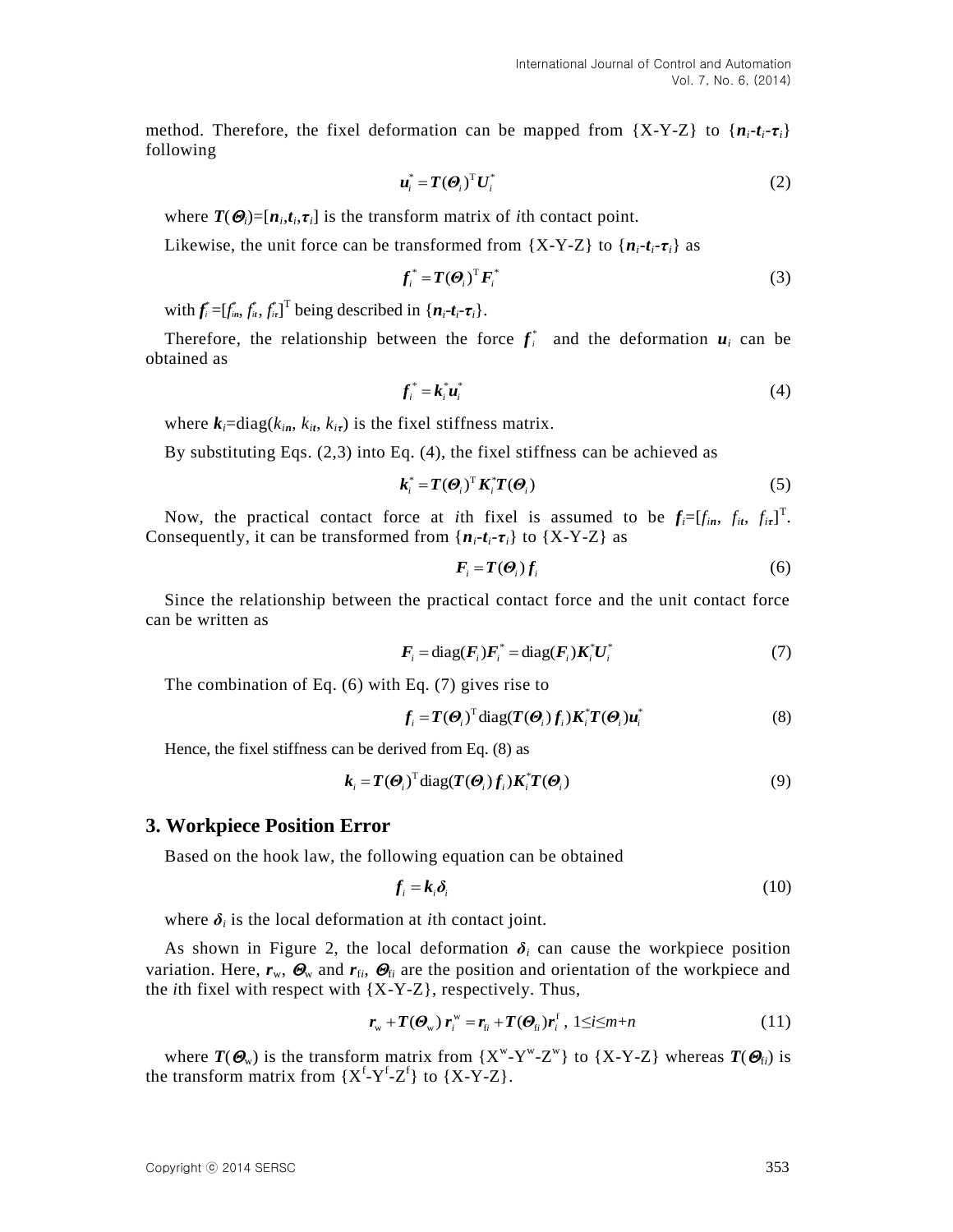Eq. (11) is differentiated with respect to  $r_w$ ,  $\mathcal{O}_w$ ,  $r_i^w$  and  $r_i^f$  such that

$$
\delta \mathbf{r}_{\mathrm{w}} + \delta \mathbf{T}(\mathbf{\Theta}_{\mathrm{w}}) \mathbf{r}_{i}^{\mathrm{w}} = \delta_{i}, 1 \leq i \leq m+n
$$
\n(12)

where  $\delta_i = T(\mathcal{O}_i)\kappa_i f_i$  and  $k_i = \text{diag}(k_{in}, k_{it}, k_{it})$  are the local deformation and local stiffness matrix.



**Figure 2. A Workpiece-Fixture System**

Under the assumption of the identification of  $\{X^w - Y^w - Z^w\}$  and  $\{X^f - Y^f - Z^f\}$  with  $\{X - Y^g\}$ Y-Z} in all directions,  $T(\mathcal{O}_w)$  and  $\delta T(\mathcal{O}_w)$  will be the unit and skew symmetric matrices. Then the workpiece position error can be expressed as

$$
e\Delta q_{\rm w}=T(\Theta)k^{-1}f\tag{13}
$$

where  $\Delta q_w = [\delta r_w^{\mathrm{T}}, \delta \mathcal{O}_w^{\mathrm{T}}]^{\mathrm{T}}$  is the workpiece position error.  $T(\mathcal{O}) = \text{diag}[T(\mathcal{O}_1), T(\mathcal{O}_2), ...,$  $T(\mathcal{O}_{m+n})$  is the transform matrix,  $e=[e_1^T, e_2^T, ..., e_{m+n}^T]^T$  with  $e_i=[e_x, e_y, e_z, r_i \times e_x, r_i \times e_y,$  $r_i \times e_z$ ],  $e_x = [1,0,0]^T$ ,  $e_y = [0,1,0]^T$  and  $e_z = [0,0,1]^T$  is the configuration matrix,  $k = diag(k_1, k_2, \ldots, k_m)$  $\ldots$ ,  $\mathbf{k}_{m+n}$ ) is the fixel stiffness matrix, and  $\mathbf{f} = [\mathbf{f}_1^T, \mathbf{f}_2^T, \ldots, \mathbf{f}_{m+n}^T]^T$  is the contact force vector including clamping forces.

It is worthy to notice that the workpiece position error can be further represented as follows if the workpiece is assumed to be correct location and equilibrium status [9].

$$
\Delta q_{\rm w} = e^+ T(\Theta) k^{-1} f \tag{14}
$$

where  $e^+$  is a Moore-Penrose inverse matrix of  $e$ .

## **4. Optimal Model**

Insufficient clamping forces cannot prevent the workpiece from motions whereas excessive clamping forces may cause highly the improper deformations of workpiece fixture system. In order to resolve the conflict, clamping forces must be optimized.

### **4.1 Static Equilibrium Constraints**

As shown in Figure 2, a workpiece-fixture system consists of one workpiece, *m* locators and *n* clamps. The workpiece-fixture system must be in static equilibrium for a stable fixture configuration so that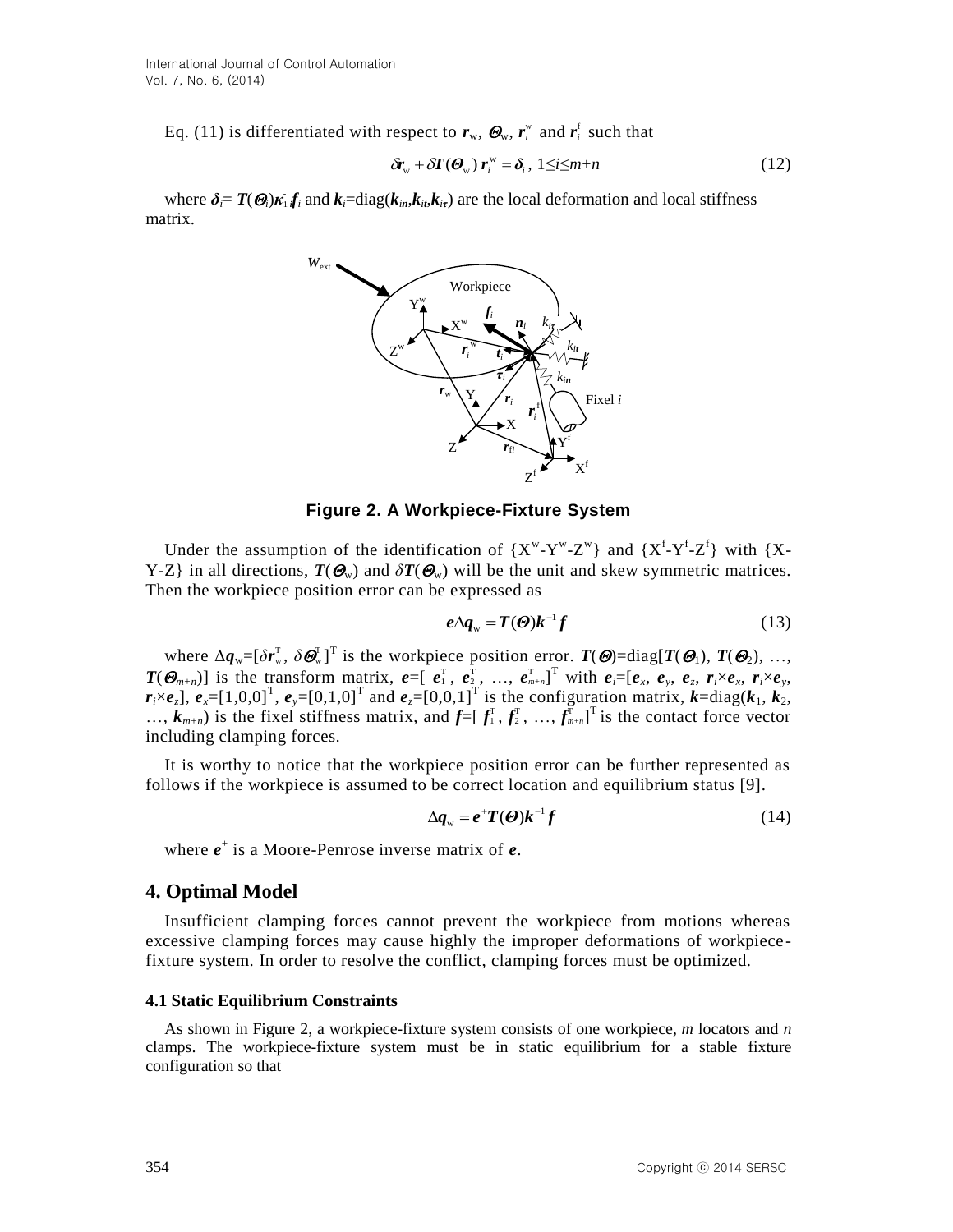$$
Gf + W_{\text{ext}} = 0 \tag{15}
$$

where  $G=[G_1, G_2, ..., G_{m+n}]$  is the orientation matrices with  $G_i=[G_{in}, G_{it}, G_{i\tau}], G_{in}=[n]$  $\mathbf{G}_{i}^{\mathrm{T}}$ ,  $(r_{i} \times n_{i})^{\mathrm{T}}$ ],  $G_{ii} = [t_{i}^{\mathrm{T}}$ ,  $(r_{i} \times t_{i})^{\mathrm{T}}]^{\mathrm{T}}$  and  $G_{i\tau} = [\tau_{i}^{\mathrm{T}}$ ,  $(r_{i} \times \tau_{i})^{\mathrm{T}}]^{\mathrm{T}}$ ,  $f = [f_{i}^{\mathrm{T}}$ ,  $f_{2}^{\mathrm{T}}$ , ...,  $f_{m+n}^{\mathrm{T}}]^{\mathrm{T}}$  is the contact force including clamping force, and *W*ext is the external wrench.

#### **4.2 Friction Cone Constraints**

where  $G = \{G_1, G_2, ..., G_{n-1}\}$  is the cristmation matrices with  $G_2 = \{G_2, G_3\}$ .  $G_3 = \{G_1, G_2, ..., G_{n-1}\}$  is the cristmation matrices with  $G_3 = \{G_1, G_2, ..., G_{n-1}\}$ .  $G_2 = \{G_1, G_2, ..., G_{n-1}\}$  and  $G_3 = \{F_1, G_2, ..., F_n\}$ .  $\{F$ It is theoretically known that the resultant of the normal and frictional forces at any contact point must also lie within the friction cone to prevent the workpiece from slipping. Assumed that  $\mu_i$  is the friction coefficient between the workpiece and the *i*th fixel, the following inequation can be obtained according to Coulomb's Friction Law

$$
diag(f^T)\mu diag(f) \le 0
$$
 (16)

where  $\mu = \text{diag}(\mu_1, \mu_2, \ldots, \mu_{m+n})$  is the friction coefficient matrix with  $\mu_i = \text{diag}(-\mu_i, 1, 1)$ .

### **4.3 Direction Constraints**

In order to prevent the workpiece from detaching from the fixels in the fixturing process, the normal forces at any contact point between the workpiece and the fixel must be in compression such that

$$
\boldsymbol{n}^{\mathrm{T}}\boldsymbol{T}(\boldsymbol{\Theta})\boldsymbol{f}\geq\boldsymbol{0}\tag{17}
$$

where  $n = diag(n_1, n_2, ..., n_{m+n})$  is the normal vector matrix.

### **4.4 Performance Constraint**

The normal compressive stress at the *i*th contact point cannot exceed the compressive yield strength  $\sigma_{si}$  of the workpiece material. This upper bound is written as

$$
\boldsymbol{n}^{\mathrm{T}}\boldsymbol{T}(\boldsymbol{\Theta})\boldsymbol{f} \leq \boldsymbol{\sigma}\boldsymbol{A} \tag{18}
$$

where  $\sigma$ =diag( $\sigma_1, \sigma_2, ..., \sigma_{m+n}$ ) is the yield strength matrix, and  $A = [A_1, A_2, ..., A_{m+n}]^T$ is the area vector with  $A_i$  is the contact area at the *i*th workpiece-fixture contact.

#### **4.5 Geometric Constraints**

A workpiece can only occupy the finite space. What's more, all of workpiece faces can not arrange the clamping forces. Let rlower and rupper be the lower bound and upper bound of clamping position, thus

$$
r_{lower} \le r \le r_{upper} \tag{19}
$$

#### **4.6 Objective Function**

Contact forces are uniquely determined by means of the principle of minimum total complementary energy. The actual state of contact forces including clamping forces leads to an extreme value for the total complementary energy  $\Pi$  with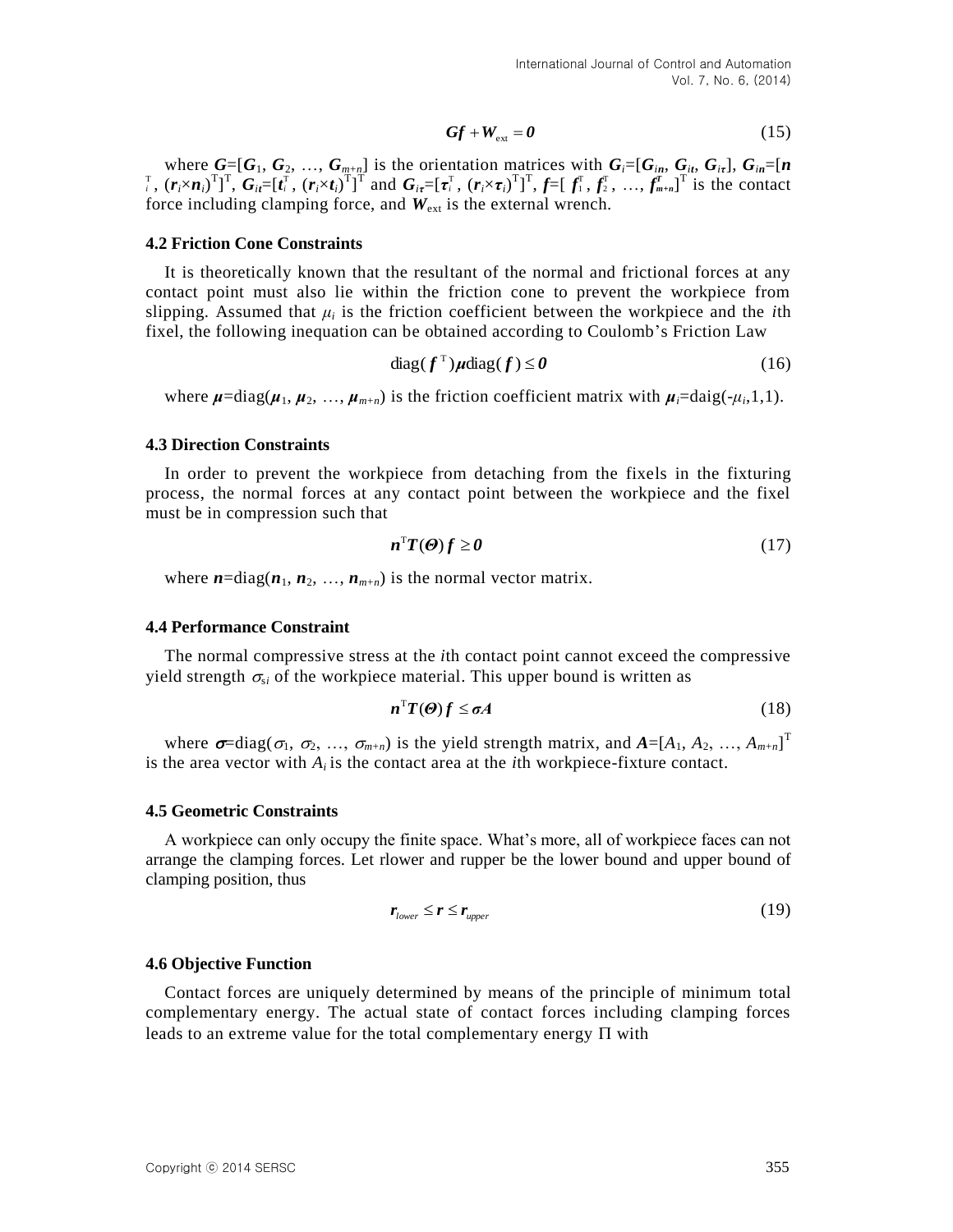$$
\min \Pi = \frac{1}{2} \boldsymbol{f}^{\mathrm{T}} \boldsymbol{k}^{-1} \boldsymbol{f} \tag{20}
$$

Consequently, the solution approach to the synchronously optimization of clamping forces can be described as

find 
$$
r
$$
 and  $f$   
\nmin  $\Pi$   
\ns.t.  $\Delta q_w^T \Delta q_w \leq \varepsilon$   
\n $Gf + W_{ext} = 0$   
\n $diag(f^T) \mu diag(f) \leq 0$   
\n $r_{lower} \leq r \leq r_{upper}$   
\n $0 \leq n^T T(\Theta) f \leq \sigma A$  (21)

where  $\varepsilon$  is positive arbitrary number which is used to control the workpiece position error.

## **5. Solution Technology**

In principle, variables  $f$  and  $r$  in Eq. (21) belong to force space and length space, respectively. Thus, the effects of *f* and *r* on convergence velocities of the objective function are unequal with each others. To circumvent this difficulty, the constraints in Eq. (12) must be performed the proper transformation to identify the space of *f* with *r*. If *a* and *b* denote the components with the maximum absolute value in vectors  $\sigma A$  and *rupper*, several new notations are introduced for the static equilibrium constraints,

$$
a = \max(r_{upper})
$$
 (22)

and

$$
b = \max(\sigma A) \tag{23}
$$

If two members of Eqs. (17, 18) are simultaneously divided by *b*, then Eqs.(17, 18) can be transformed as

$$
0 \leq n^{\mathrm{T}} T(\Theta) x_1 \leq B \tag{24}
$$

where  $x_1 = f/b$ , and  $B = \sigma A/b$ .

Likewise, the divide of Eq. (19) by *a* can result in

$$
C \leq x_2 \leq D \tag{25}
$$

where  $\mathbf{x}_2 = \mathbf{r}/a$ ,  $\mathbf{C} = \mathbf{r}_{lower}/a$ , and  $\mathbf{D} = \mathbf{r}_{upper}/a$ .

In addition, Eq. (16) can be equivalently converted into

$$
diag(\boldsymbol{x}_1^T)\boldsymbol{\mu}diag(\boldsymbol{x}_1) \leq \boldsymbol{0}
$$
 (26)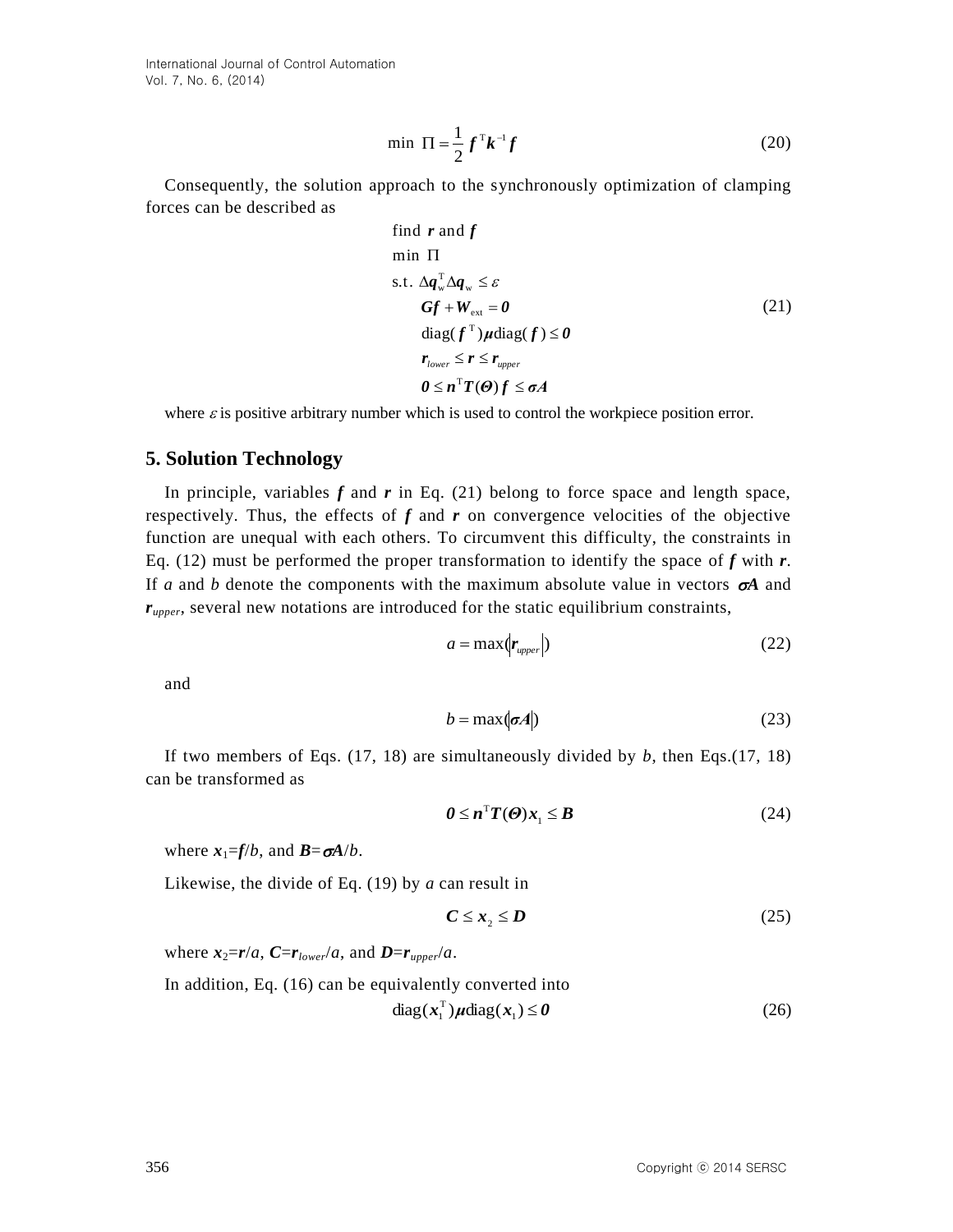Consequently, the solution approach to the synchronous optimization of  $f$  and  $r$  can be described as

find 
$$
\mathbf{x} = [\mathbf{x}_1^T, \mathbf{x}_2^T]^T
$$
  
\nmin  $\Pi$   
\ns.t.  $\Delta \mathbf{q}_w^T \Delta \mathbf{q}_w \leq \varepsilon$   
\n $Gf + W_{ext} = 0$   
\n $diag(\mathbf{x}_1^T) \mu diag(\mathbf{x}_1) \leq 0$   
\n $C \leq \mathbf{x}_2 \leq D$   
\n $0 \leq n^T \mathbf{T}(\Theta) \mathbf{x}_1 \leq B$ 

where  $\varepsilon$  is positive arbitrary number, and  $f=bx_1$ .

# **6. Numerical Tests**

To illustrate the approach, an example is shown in Figure 3. A through slot is milled from the top surface of a block workpiece with outline of 0.1m×0.1m×0.1m. Six locators A, B, C, D, E, F and three clamps AA, BB, CC have been setup to restrain the workpiece, whose coordinates and normal and tangential unit vectors are shown in Table 1. In the middle of the slot, the workpiece is subject to an external machining force  $[0,358N,-497N]^T$  and machining torque  $[0,0,9.47Nm]^T$ . The weight of the workpiece is 78N. Friction coefficient is  $\mu$ =0.4. According to Eq. (9), the fixel stiffness can be concluded as  $k_{in} = k_{it} = 4.0 \times 10^8$ N/m. The compressive yield strength and the cross section area are  $\sigma_i = 160 \times 10^6$ N/m<sup>2</sup> and  $A_i = 254 \times 10^{-6}$  m<sup>2</sup>, respectively.



**Figure 3. A Fixture with Six Locators and Three Clamps**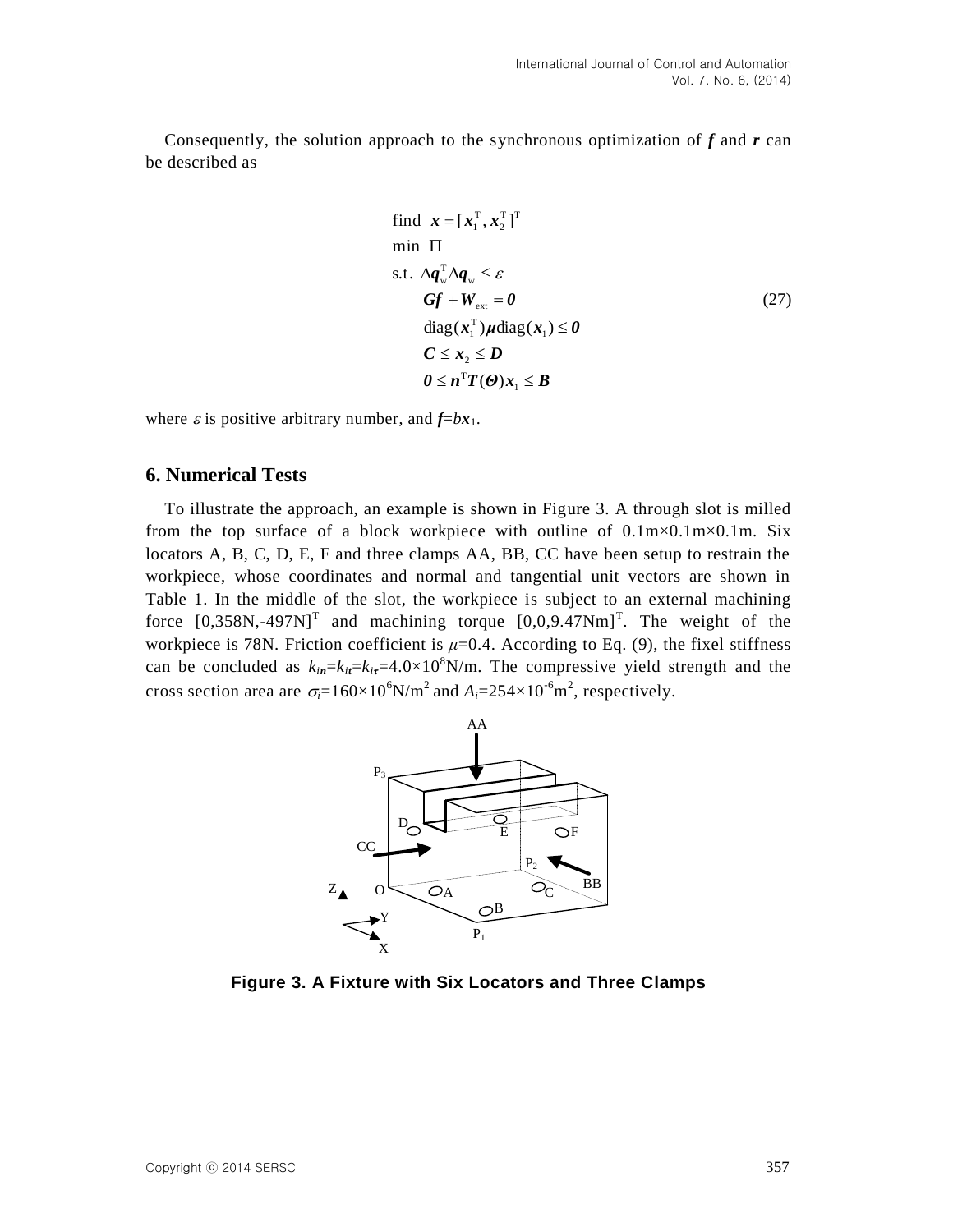|               | Coordinates              | Normal             | Tangential         | Tangential            |
|---------------|--------------------------|--------------------|--------------------|-----------------------|
| Fixels        | $\mathbf{r}_i(m)$        | unit vectors $n_i$ | unit vectors $t_i$ | unit vectors $\tau_i$ |
| A             | (1.03, 1.03, 1.<br>(00)  | (0,0,1)            | (1,0,0)            | (0,1,0)               |
| B             | (1.07, 1.03, 1.<br>(00)  | (0,0,1)            | (1,0,0)            | (0,1,0)               |
| $\mathcal{C}$ | (1.07, 1.03, 1.00)       | (0,0,1)            | (1,0,0)            | (0,1,0)               |
| D             | (1.05, 1.07, 1.<br>00)   | (1,0,0)            | (0,1,0)            | (0,0,1)               |
| E             | (1.00, 1.07, 1.<br>(05)  | (1,0,0)            | (0,1,0)            | (0,0,1)               |
| F             | (1.00, 1.03, 1.<br>(0.5) | $(0,-1,0)$         | (1,0,0)            | (0,0,1)               |
| AA            |                          | $(0,0,-1)$         | (1,0,0)            | $(0,-1,0)$            |
| <b>BB</b>     |                          | $(-1,0,0)$         | (0,1,0)            | $(0,0,-1)$            |
| CC            |                          | (0,1,0)            | (0,0,1)            | (1,0,0)               |

| <b>Table 1. Position and Orientation of Fixture Elements</b> |  |  |
|--------------------------------------------------------------|--|--|
|--------------------------------------------------------------|--|--|

The workable regions of clamping points AA, BB and CC are listed respectively as Table 2.

**Table 2. The Workable Regions of Clamping Points**

| Coordinate | AA(m)          | BB(m)        | CC(m)        |
|------------|----------------|--------------|--------------|
|            |                |              |              |
|            | [1.01, 1.09]   | 1.10         | [1.01, 1.09] |
|            | $1.01, 1.09$ ] | [1.01, 1.09] | 1.10         |
|            | 1.10           | [1.01, 1.09] | (1.01, 1.09) |

By using MATLAB function *fmincon* to compute the clamping forces according to Eq. (27), the optimal placements of clamping forces are  $x_{AA} = 1.09$ m,  $y_{AA} = 1.01$ m,  $z_{AA} = 1.10$ m,  $x_{BB} = 1.10$ m,  $y_{BB} = 1.0477$ m,  $z_{BB} = 1.0252$ m,  $x_{CC} = 1.01$ m,  $y_{CC} = 1.10$ m,  $z_{\text{CC}}$ =1.01m, whereas the optimal magnitudes of clamping forces are  $f_{n\text{AA}}$ =4.9668N,  $f_{nBB}=169.9112N$ , and  $f_{nCC}=28.9001N$ , as listed in Table 3. In these conditions, the workpiece position error  $\Delta q_w$  is obtained from Eq. (14) as  $\delta r_w = [-0.659 \mu m, 4.373 \mu m, -1.373 \mu m]$ 4.058μm]<sup>T</sup> and  $\delta$ **Θ**,,=[0.6438", -0.1681", -0.2327"]<sup>T</sup>.

**Table 3. Optimal Magnitudes and Placements**

| <b>Clamps</b> | Placements (m)     | Magnitudes $(N)$                 |
|---------------|--------------------|----------------------------------|
| AΑ            | (1.09, 1.01, 1.10) | $(4.9668, -0.3397, -1.5947)$     |
| <b>BB</b>     | (1.10, 1.0477,     | $(169.9112, -37.6822, -35.3320)$ |
|               | 1.0252)            |                                  |
|               | (1.01, 1.10, 1.01) | $(28.9001, 4.3699, -3.2072)$     |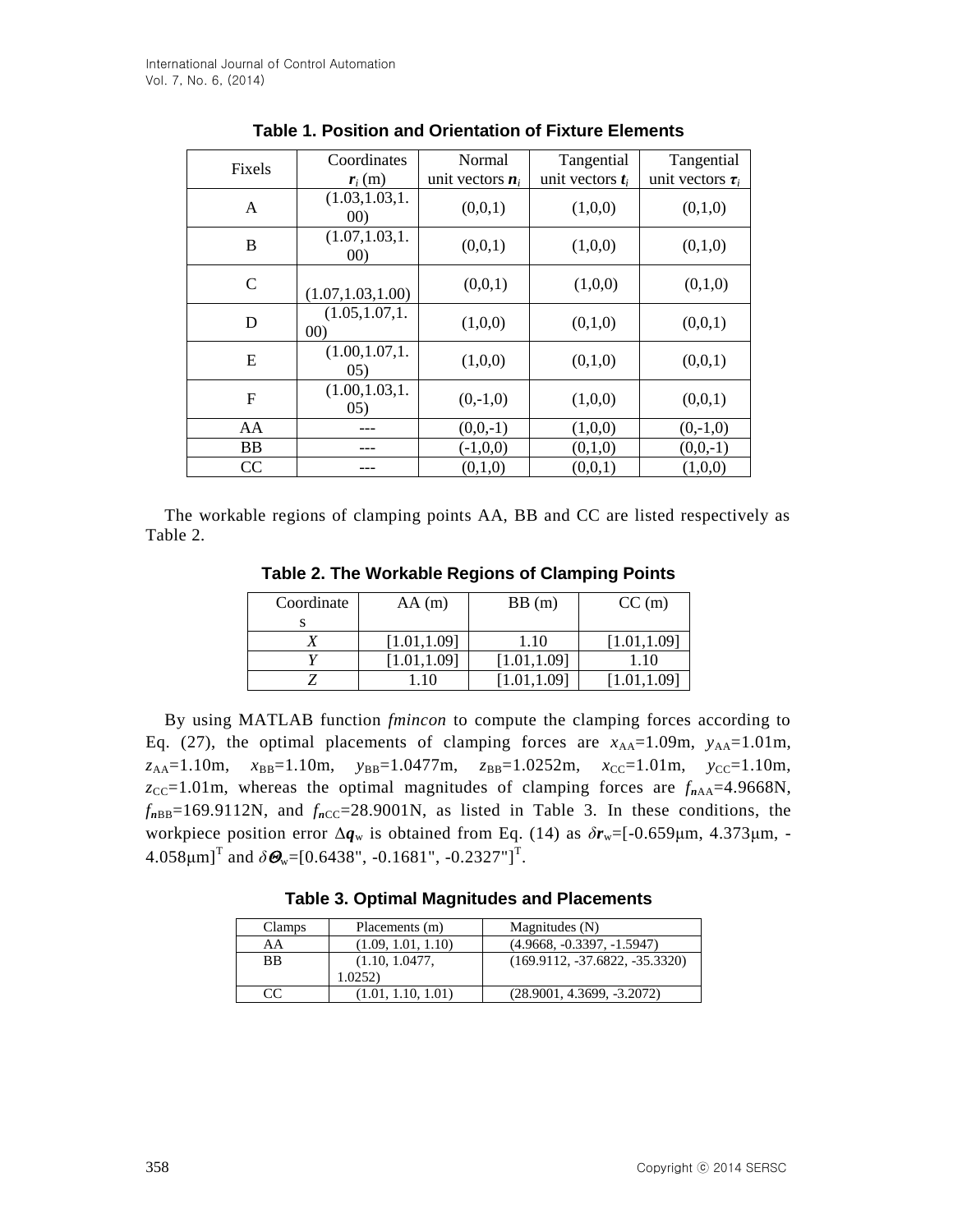# **7. Conclusions**

The clamping planning problem is one of the fundamental issues in fixture design. This paper focuses on the determination of the optimal magnitudes and positions of clamping forces. The optimization goal is to minimize the total complementary energy of the workpiece-fixture system. The problem is formulated as a constrained nonlinear programming. In order to carry out the synchronous optimization of magnitudes and positions of clamping forces, the uniform measure criterion of magnitudes and placements of clamping forces is sophisticatedly established. Moreover, the unit force method is proposed to obtain the fixel stiffness. The main advantage of the presented approach can be fit for complex workpiece with unknown stable clamping region.

## **Acknowledgements**

This work is supported by Natural Science Foundation of China (51165039) and Scientific Research Foundation of Dongguan Polytechinic (2012a07).

# **References**

- [1] H. Song and Y. Rong, "Robotics and Computer-Integrated Manufacturing, vol. 21, **(2005)**.
- [2] G. H. Qin, W. H. Zhang and M. Wan, Transactions of the ASME Journal of Manufacturing Science and Engineering, vol. 130, **(2008)**.
- [3] Y. C. Chou, V. Chandru and M. M. Barash, Transactions of the ASME Journal of Engineering for Industry, vol. 111, **(1989)**.
- [4] B. Li and S. N. Melkote, International Journal of Advanced Manufacturing Technology, vol. 17, **(2001)**.
- [5] W. Gui, J. Y. H. Fuh and A. Y. C. Nee, IIE Transactions, vol. 28, **(1996)**.
- [6] R. A. Marin and P. M. Ferreira, Transactions of the ASME Journal of Manufacturing Science and Engineering, vol. 124, **(2002)**.
- [7] C. H. Xiong, Y. F. Li, Y. L. Xiong, H. Ding and Q. S. Huang, Robotics and Autonomous Systems, vol. 27, **(1999)**.
- [8] W. F. Chen, L. Ni and J. B. Xue, International Journal of Advanced Manufacturing Technology, vol. 38, **(2008)**.
- [9] G. H. Qin, W. H. Zhang and M. Wang, International Journal of Advanced Manufacturing Technology, vol. 29, **(2006)**.

# **Authors**

### **Tiejun Wu**

He received the B.S. and M.S. degree from Central South University of Forestry, in 2001 and 2005 respectively. Now he is working for Dongguan Polytechnic. At the same time, he is studying for the doctor degree at Nanjing Aeronautics and Astronautics University. His research interest is computer-aided fixture design.

### **Guohua Qin**

He received the M.S. and M.S. degree from Northwestern Polytechnical University, in 2003 and 2006 respectively. Now he is working for Nanchang Hangkong University. His research interest in computer-aided fixture design and the simulation modeling of machining process.